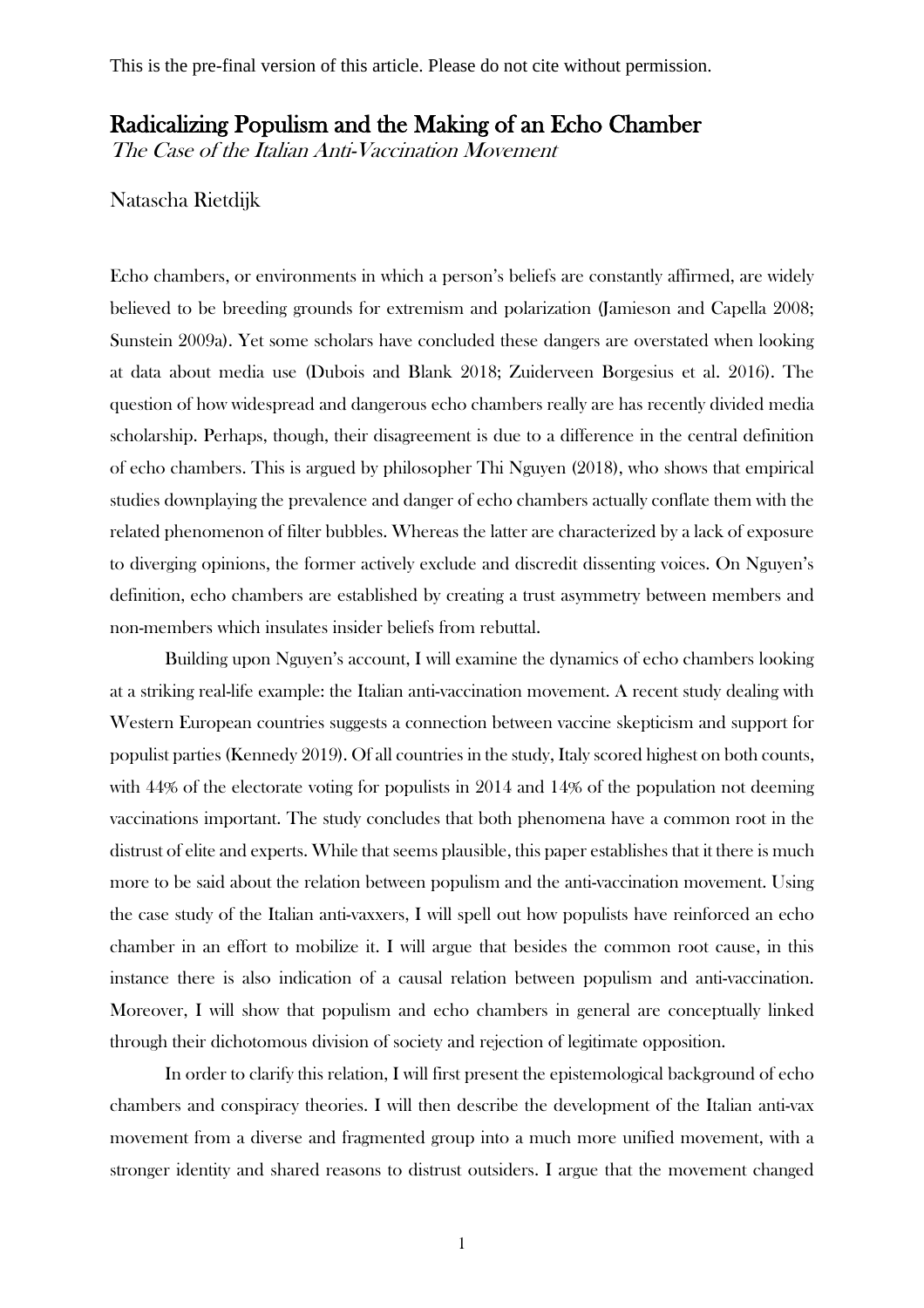from something that could hardly be considered an echo chamber into a full-fledged one. In the third section I will examine populist rhetoric in general, and the way it was used by representatives of Lega Nord and the Five Star Movement to explicitly appeal to the anti-vaxxers. Finally, I will argue that the chosen rhetoric not only rendered vaccine-hesitant opinions more socially acceptable, but also privileged a subspecies of anti-vaxxer. In the process, an echo chamber was created or at least fortified, thus setting in motion a mutually reinforcing dynamic between populism's and echo chambers' shared features. One of this paper's upshots is that it illustrates and substantiates Nguyen's point that echo chambers can be caused by trust manipulations like political rhetoric. It also emphasizes the dangers that echo chambers pose in an academic context where these have been repeatedly dismissed. But its main aim is to shed light on the interplay between populism and echo chambers, and the pernicious effects this has. In the process of courting the anti-vax vote, the Italian populists have fed into conspiracy theories and post-truth narratives. By deliberately increasing the trust disparity between insiders and outsiders, they have directly contributed to social polarization and the breakdown of political deliberation.

#### 1. What is an echo chamber?

Physical echo chambers are hollow, closed spaces that reflect sound. Music studios use them to add a natural reverberation to recordings. A metaphorical echo chamber is its socio-epistemic equivalent, but there is no definite consensus on the exact features it entails. The Cambridge Dictionary (2019) defines an echo chamber as "a situation in which people only hear opinions of one type, or opinions that are similar to their own." Most definitions point toward the constant reaffirmation of existing views, and some to the amplifying effects this has. Sunstein (2009) and Sageman (2008) see it as part of the echo chamber phenomenon that beliefs will tend to extremism, though this has been contested by others (Grönlund, Herne, and Setälä 2015). Jamieson and Capella (2008, 76) reserve the term "echo chamber" for a "bounded, enclosed media space that has the potential to both magnify the messages delivered within it and insulate them from rebuttal." Zuiderveen Borgesius et al. (2016) measure echo chambers by lack of variety in media consumption, while Dubois and Blank (2018) add lack of exposure to contrary opinions as an indicator. The latter two sets of authors conclude that the supposed threat of echo chambers is overstated, either in scope or in severity. There is significant overlap in the phenomena these authors describe. The echo chamber is a closed epistemic space, in which insiders' opinions mainly or exclusively receive affirmation. But, as follows from the above,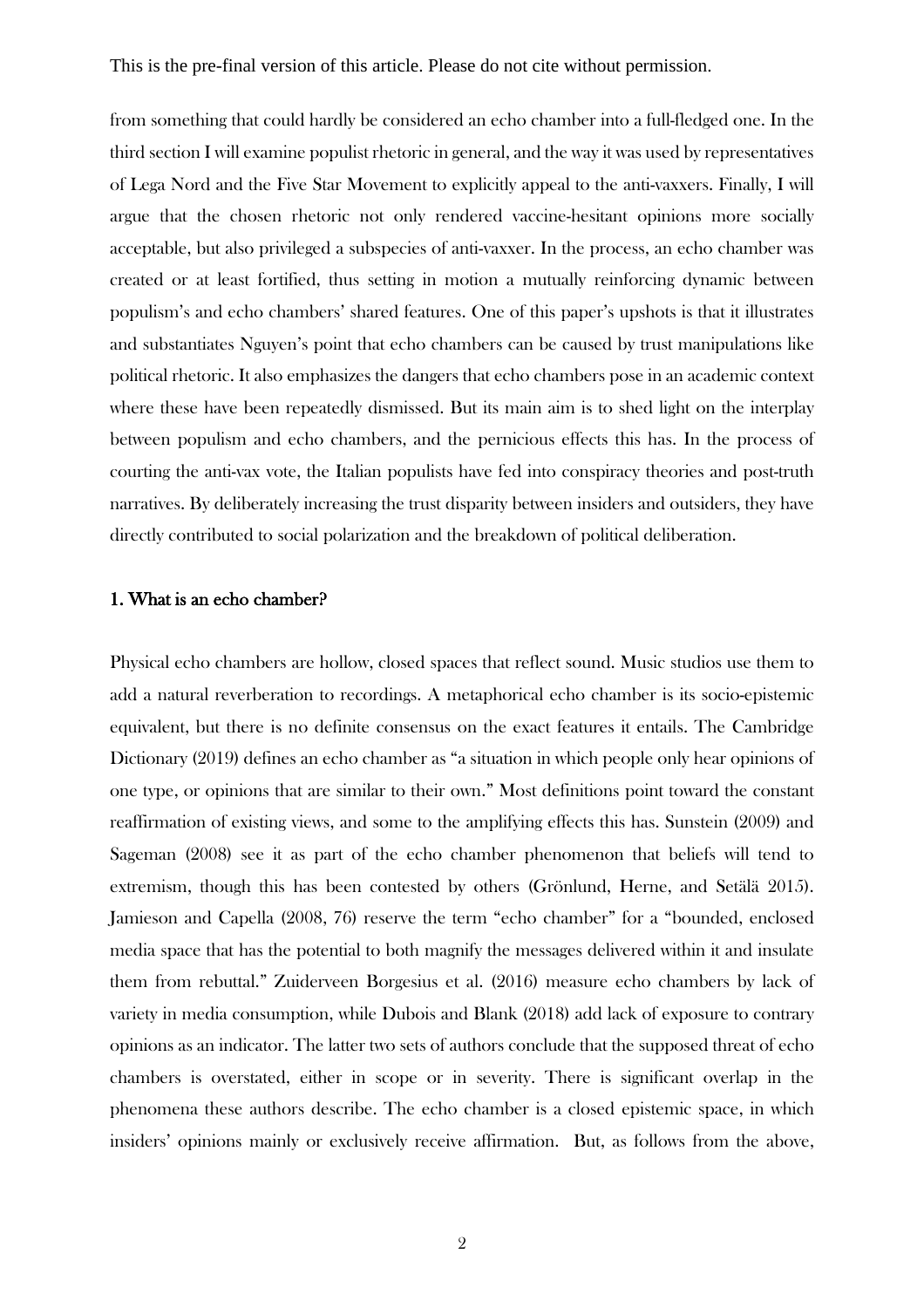opinions clearly differ on how echo chambers come about, what their necessary components are, and how dangerous they are.

In a recent article (2018), Thi Nguyen traces these disagreements back to a conflation of echo chambers with epistemic bubbles. As Nguyen observes, many theorists use both terms interchangeably, while the phenomena they refer to should be distinguished on a conceptual level. Although both are problematically closed epistemic structures, they differ in how they are closed. Epistemic bubbles, which may be caused by personalization algorithms as well as by social selection, suffer from a lack of exposure to relevant alternative views. Other voices have been left out, sometimes through no ill will. Echo chambers, on the other hand, actively exclude and discredit other relevant voices. According to Nguyen, they arise through manipulations of trust, creating a disparity between insiders and outsiders. Membership centers on agreement with a core set of beliefs, including beliefs that support the trust disparity. Lack of exposure isn't the problem here — systematic distrust of outsiders is. The trust asymmetry even makes it the case that contrary evidence, sufficient to shatter an epistemic bubble, often actually reinforces an echo chamber. This, Nguyen notes, makes echo chambers particularly difficult to escape.

All of this is not to say that in practice, a given community may not simultaneously be an echo chamber and an epistemic bubble, subject to both lack of exposure and disparity of trust. Nguyen concedes this, but he does not discuss the possibility that an epistemic bubble could give rise to an echo chamber or vice versa. It does seem plausible that the distrust of echo chamber members towards outsiders could motivate them to avoid alternative views. Conversely, many authors hold the view that absence of dissent often leads to inflated self-confidence, which in turn contributes to a trust disparity (Sunstein 2009b; Stroud 2010; cf. Grönlund, Herne, and Setälä 2015). Although Nguyen stipulates that echo chambers are caused by trust manipulations, all the other features he attributes to them are perfectly compatible with echo chambers arising in different, more autonomous ways.

The distinction between echo chambers and epistemic bubbles that Nguyen draws helps disentangle some of the tensions present in the literature on echo chambers. Built upon Jamieson and Capella's empirical analysis and drawing from Sunstein, it lends support to concerns about extremism and polarization, while at the same time explaining the apparent lack of empirical evidence for the existence of echo chambers. Nguyen makes clear that authors who conclude echo chambers are overstated are really talking about epistemic bubbles. They measure only exposure to, rather than serious engagement with, contrary views. Echo chamber members may very well hear voices of dissent, but ignore or oppose them because they distrust the speaker. They may even consider themselves epistemic vigilantes, actively searching online for views they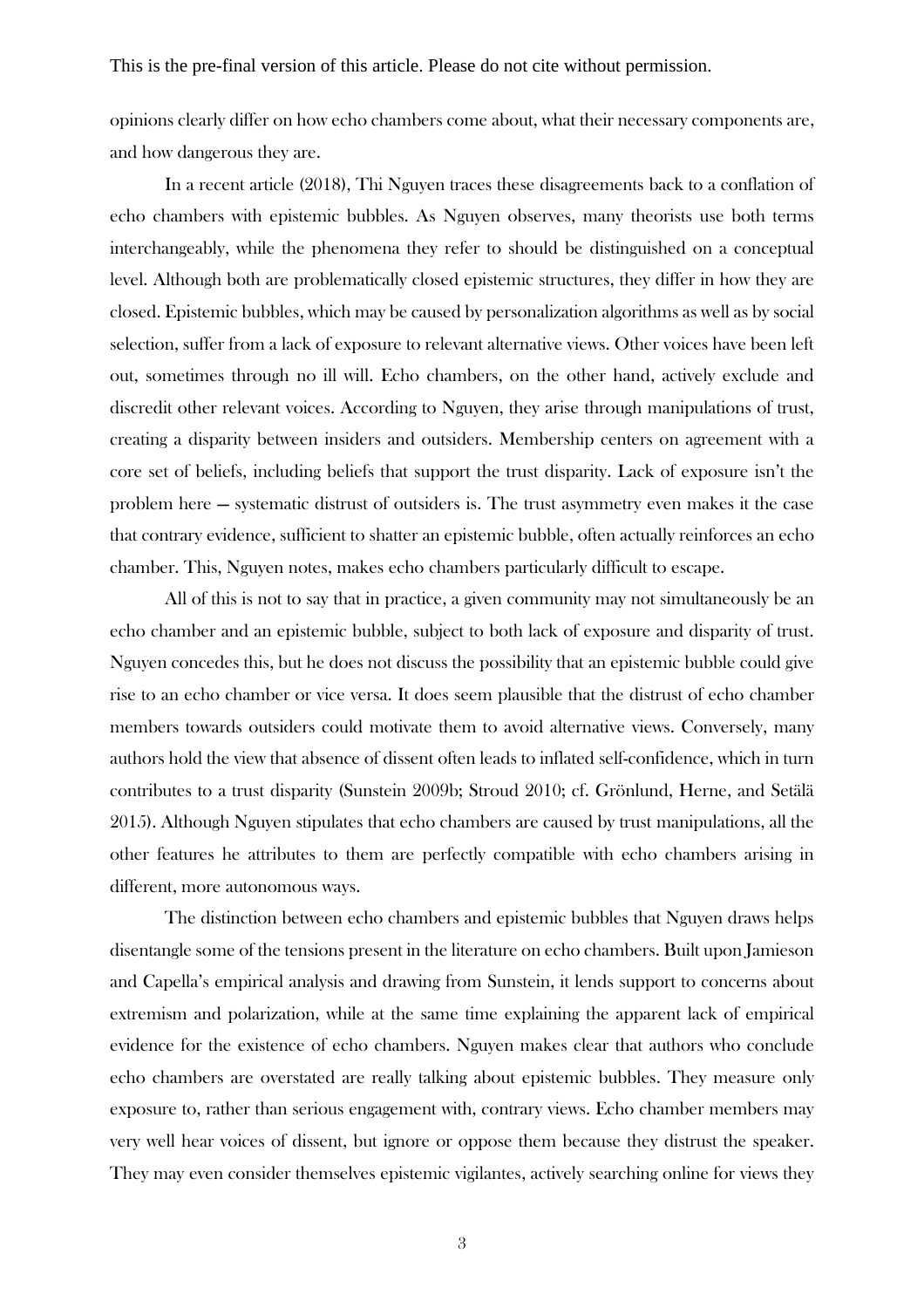disagree with, just to discredit them. Social isolation, whether online or offline, is thus neither necessary nor sufficient for an echo chamber. Taken together, the outcomes of empirical research and Nguyen's distinction indicate that while filter bubbles may be rare, echo chambers certainly do give us cause for worry, not least because of their much higher resistance to counterevidence.

This feature of the echo chamber, its insulation against rebuttal, connects it to conspiracy thinking. Although we can imagine an echo chamber that distrusts outsiders because it holds them to be uninformed or implicitly biased, more often than not the reasons for distrust involve malignance and conspiracy. Whereas echo chambers are undertheorized, conspiracy theories have received more attention. As early as the 1960s, historian Richard Hofstadter described the recurrence of the "paranoid style" in politics: a way of thinking and speaking that exhibits "qualities of heated exaggeration, suspiciousness, and conspirational fantasy" (1996, 3). The perceived conspiracy is vast, involving a conflict between good and evil, and thus the paranoid believes that what is required is not "the usual methods of political give-and-take, but an all-out crusade" (29). Hofstadter's analysis is acute in its detection of this absolutism, and his recognition of the social dimension of conspiracy theories. He identifies fear, hate and feelings of dispossession among the paranoid, noting that social conflicts involving ultimate schemes of values mobilize them into political action.

Many of these insights are still present in more recent thinking about conspiracy theories. In his book on the topic (2019), Quassim Cassam argues that conspiracy theories have a political dimension, in that they are often connected to a certain political ideology, especially extremist ones, and thrive in contexts of political marginalization. Cassam also emphasizes that conspiracy theorists do not suffer from a lack of information. Instead, the problem is that they have developed their own – unreliable – trusted sources, epistemic authorities, and information. This phenomenon is also referred to as the manifestation of ideological or "tribal" epistemologies (Rini 2017; Alfano and Sullivan forthcoming). Just as in Nguyen's account, this is what makes conspiracy theories what Cassam (following Sunstein) calls self-sealing: they are difficult to challenge, because contrary evidence "is dismissed either as 'fake news' or as part of the conspiracy" (2019, 96). Reasonable disagreement is impossible from the perspective of the conspiracy theorist. Part of the issue is that conspiracy thinking is riddled with epistemic vices like intellectual arrogance, closed-mindedness, and at the same time gullibility towards fellow conspiracy theorists, because they are the only ones deemed trustworthy. Yet ironically, they regard themselves as intellectually virtuous critical thinkers. A more fundamental problem is that, as Cassam explains, conspiracy theorists are deeply and personally committed, since the conspiracy theory is a direct expression of their overall world view. This makes the membership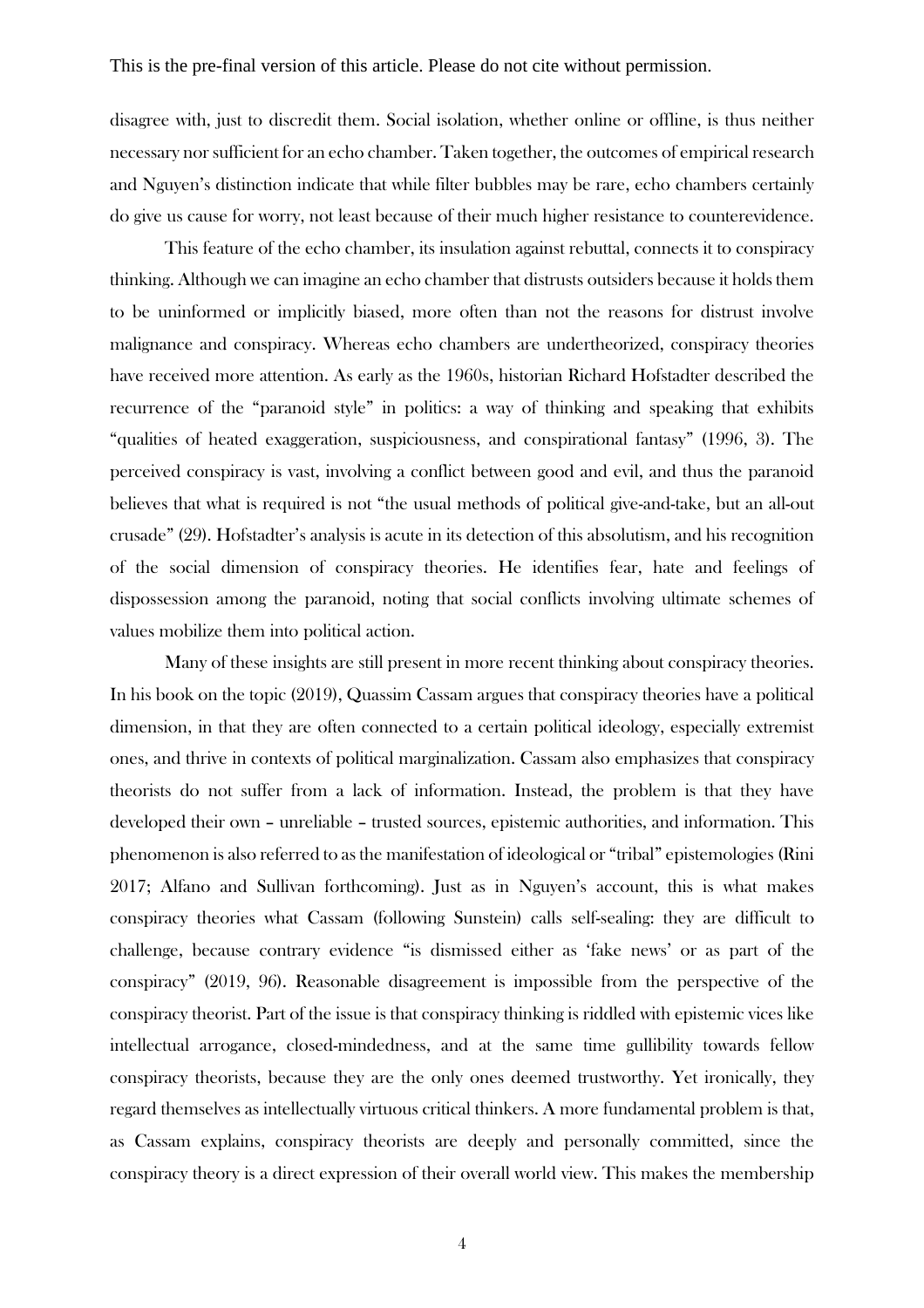to the tribe, and the accompanying us-them divide even more significant. In all of these ways, then, conspiracy theorists are seasoned echo chamber members.

In the remainder of this paper, I will be adopting Nguyen's account of echo chambers. It is the most substantial philosophical analysis of the phenomenon so far, and its distinction between epistemic bubbles and echo chambers is crucial. It is thereby able to capture echo chambers' epistemologically most distinctive and interesting features, which are connected to those of conspiracy theories. Although his definition is stipulative, empirical research into reallife echo chambers, whether in the form of cults or Facebook groups, confirms that the phenomenon Nguyen speaks about is both real and epistemically harmful (Quattrociocchi, Scala, and Sunstein 2016; Singer 1979). Echo chambers are defined by a trust disparity so great that it renders insiders impervious to new evidence. Any dissent must be caused by either ignorance or malevolence. Trust manipulations, including disinformation and discrediting, can play an important role in the development of such suspicions. In the next section I will attempt to apply these insights by looking at a paradigm case of an echo chamber: the Italian anti-vaccination movement.

#### 2. A short history of the Italian anti-vaccination movement

The anti-vaccination movement is as old as vaccination itself. From the start of the practice, people were afraid of harmful side effects and doubtful about its necessity and effectiveness. During most of the  $20^{\circ}$  century, the diverse group known as the anti-vaxxers has consisted mainly of conscientious objectors. These included religious people feeling vaccinations intervened with a divine will and libertarians opposing the government's interference in what they considered personal health care matters. To a lesser extent, the movement was made up of people worrying about vaccines' safety and those with anthroposophical and other holistic beliefs regarding health (Wolfe and Sharp 2002). A notorious key moment for the worldwide anti-vaccination movement was the 1998 publication of Andrew Wakefield et al.'s paper linking the MMR vaccine to autism and the media controversy it caused. Many subsequent studies did not find any such causal relation and the article's findings were discredited. In 2010, The Lancet officially retracted the article, but this did not prevent a surge in anti-vaccination activity and vaccine misinformation. Even after its retraction, the widespread reporting about the Wakefield article left many citizens, especially young parents, confused. It likely contributed to a rise in vaccine hesitancy by the end of the  $20<sup>th</sup>$  century, and to a relative increase in the proportion of vaccine hesitant citizens whose primary concern was the safety of the vaccines (Dubé et al. 2013; Williams 2014).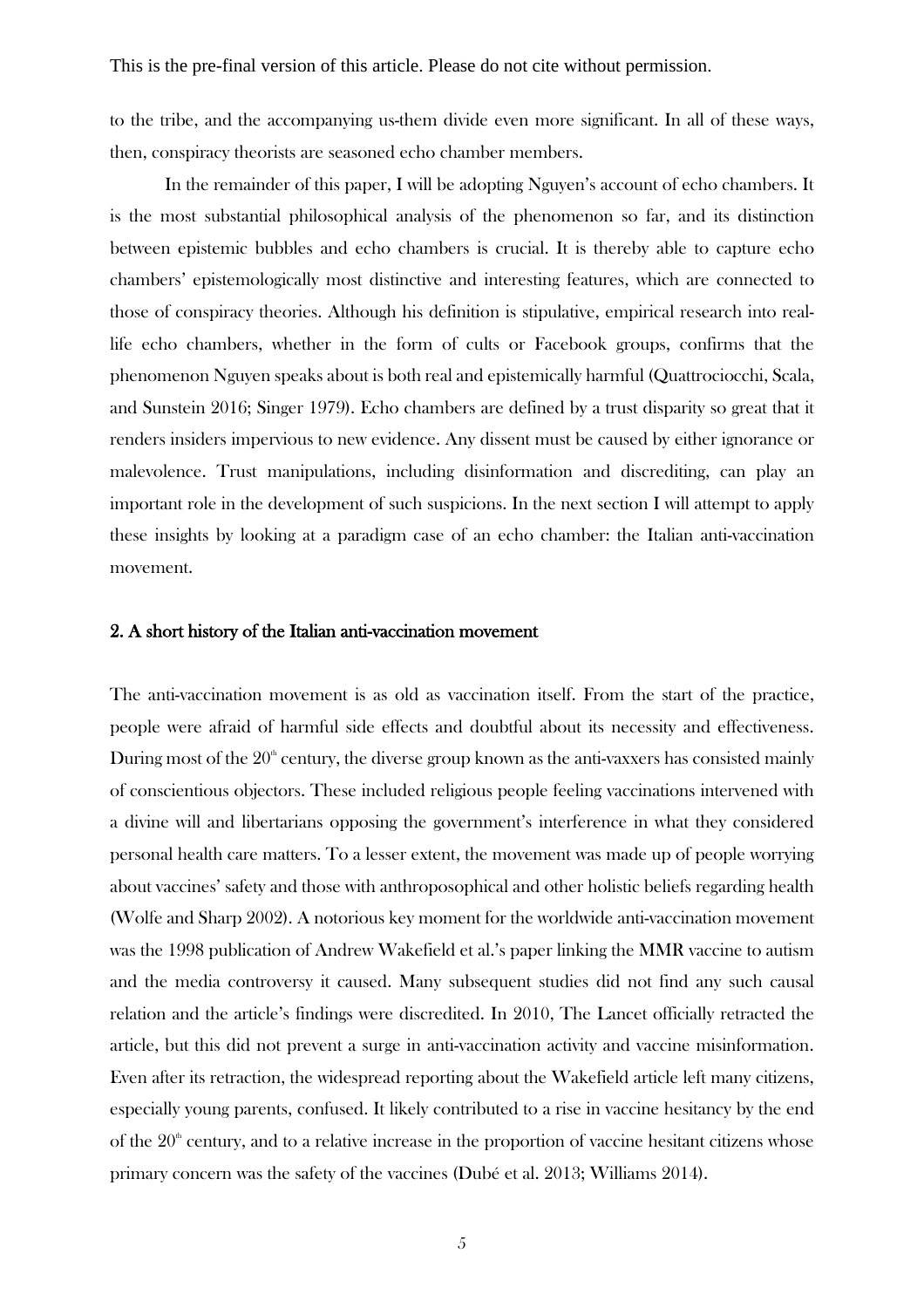The history of the Italian anti-vaccination movement runs roughly parallel to its global exponent. One important difference is that in Italy, unlike in many other countries, vaccines are mandatory by law and have been since the 1930s. Nevertheless, Italy has one of the lowest inoculation rates in Europe, due to an ineffective sanctioning system and high regional autonomy on health care matters (Crenna, Osculati, and Visonà 2018; Napolitano, D'Alessandro, and Angelillo 2018). Another more recent cause may be that the aftermath of the autism controversy was substantial in Italy. In 2012, a Rimini court ruled that a specific case of autism in a young boy was caused by the MMR vaccine he had received. The ruling was based on the Lancet article that had been retracted two years earlier, and a film about the dangers of vaccination that Andrew Wakefield had been invited to present there (Aquino et al. 2017; Cliffe 2019). Two years later still, a Milan court awarded compensation to a child for what it ruled was, again, vaccine-induced autism. Both events likely contributed to a large increase in vaccine hesitancy among Italians. This trend is evidenced both by the rapid growth of online anti-vaccination content and by the steady decline of the immunization rate in the 2010s (Aquino et al. 2017; Maria Rosaria Gualano et al. 2018).

In recent years, several studies have been conducted investigating the reasons behind antivax views. In one survey, vaccine-hesitant Italian parents reported common motivations for questioning vaccination, including "the objection to the vaccine administration, concerns about side effects, fear of the vaccine administration for their children, and the lack of recommendation by the pediatricians" (Napolitano, D'Alessandro, and Angelillo 2018). In another study, the main reasons for opposing compulsory vaccination were "because it is in the interest of pharmaceutical companies", and "because it is against freedom of thought/choice." Lesser cited reasons included "the absence of pre-vaccination screening", "because they [the vaccines] are too strong for children", and "because they are harmful as they could contain heavy metals and lead to autism" (Piepoli 2017; Siani 2019). Many of these reasons are connected to distrust, and even to conspiracy thinking. This is interesting especially considering that the people questioned were only those with doubts about vaccination and those opposing the obligation to vaccinate – a category much broader than those opposing actual vaccination.

The more activistic Italian anti-vaxxers gather regularly at protests, lectures, and meetings. But these events are typically organized online, where the community is most active. Antivaccination views are espoused on the website "La Verità Sui Vaccini" (The Truth About Vaccines) as well as on various Facebook pages bearing names like "Vaccini Basta!" (Stop Vaccines!) and "Autismo e Vaccini" (Autism and Vaccines). The largest of these pages have between 20.000 and 30.000 followers.<sup>1</sup> The bulk of their content reflects the main concerns of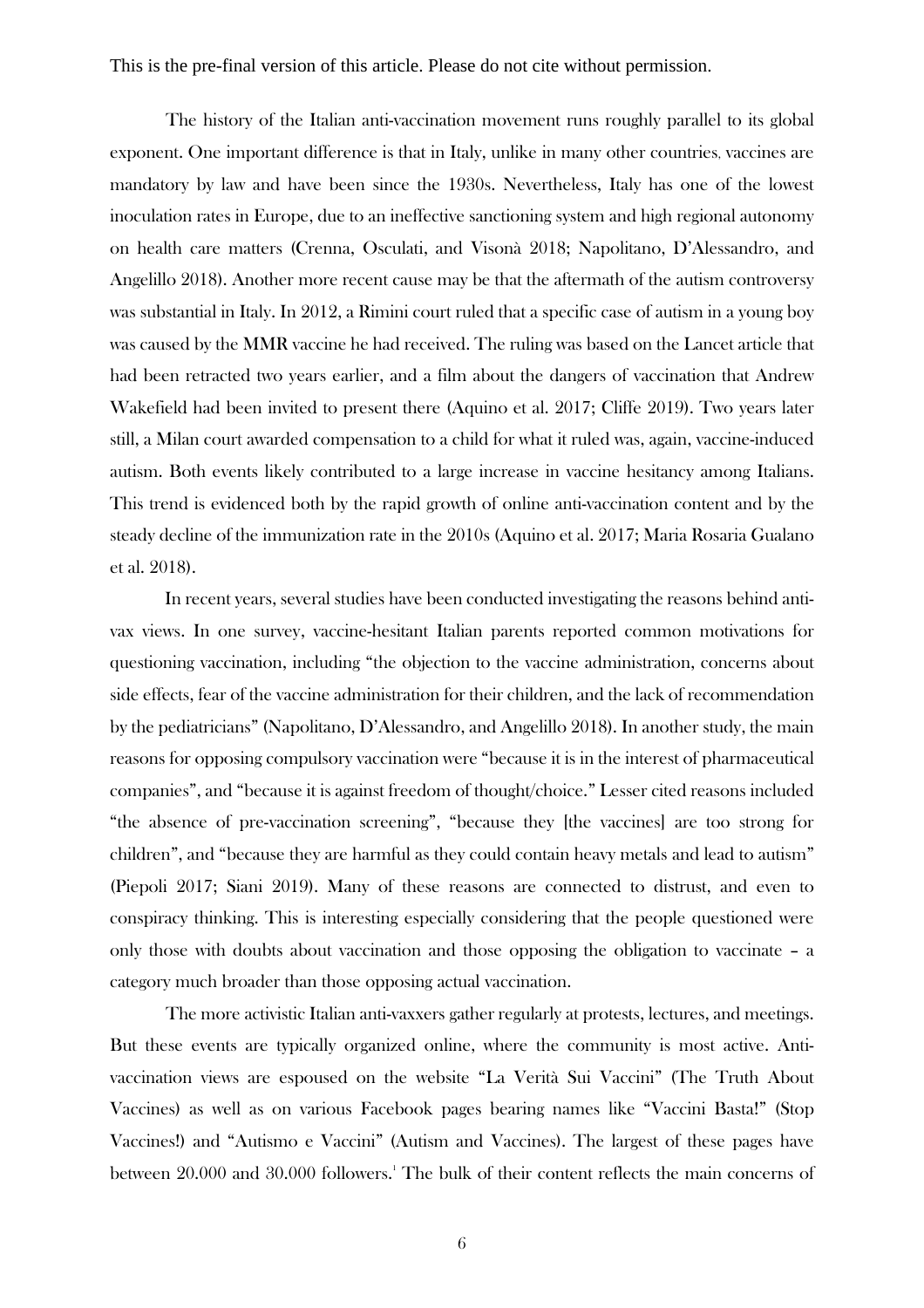the vaccine hesitant regarding vaccine safety, the power of the pharmaceutical industry, and the liberty of choice. It uncritically presents these concerns as fully valid, the dangers as understated, and the surrounding conspiracy theories as highly plausible. The Facebook pages and "La Verità" post scientific articles about harmful side effects of vaccines as well as personal testimonies of parents whose children got sick after being vaccinated. Connections to autism are repeatedly drawn, and the perceived unjust treatment of scientists researching this connection is often addressed. Multiple posts link to content about related and unrelated conspiracy theories, like secret cures for cancer, dangers of GMOs, and the health risks of 5G-networks. Perhaps surprisingly, news articles about measles outbreaks are also regularly shared. Those outbreaks are a consequence of the decreased immunization and actually confirm the need to vaccinate. However, on the anti-vax Facebook pages such news messages are either accompanied by headers pronouncing them fake news, or blamed on a mutation of the virus due to the existing vaccination policies.<sup>2</sup> Vaccine-skeptical politicians are heralded as "one of ours."<sup>3</sup> Conversely, pro-vaccinators are compared to tyrants and Nazis, for wanting to obligate parents to vaccinate, excluding nonvaccinated children from schools and daycares, and, such is the implicit suggestion, for medically experimenting on vulnerable people. Under the hashtags #Vaccinazismo and #NonRipetiamoGliOrrori ("Let's not repeat the horrors") these messages are spread online and on physical billboards.<sup>4</sup>

Having established this background, to what extent is the Italian anti-vaccination movement an echo chamber? Though not as rare as it used to be, the anti-vax stance is still a minority standpoint, and a socially scattered one at that. Most members of the movement are regularly confronted with contrary evidence and even openly try to dispute it. So it cannot be a lack of exposure to counterarguments that renders the anti-vax movement epistemically problematic – most members are not caught in an information bubble. However, it is key to examine the way this counterevidence is dealt with. Statistics about the safety of vaccines are for example explained away as either irrelevant or fabricated. Some members are skeptical of the importance of statistics when it comes to dangers to children's health. Yet the vocal majority online actually seems to deeply distrust scientists for being biased, or worse, for being part of a conspiracy led by Big Pharma.<sup>5</sup> These beliefs about the untrustworthiness of outsiders are an effective way to insulate insiders' views from rebuttal. No matter how salient the evidence that vaccines have no causal relation to autism, for the hardcore anti-vaxxer these results are the outcome of ideologically or financially motivated research and as such fundamentally unreliable. At the same time, insider opinions are shared and liked rather uncritically. For instance, videos and messages featuring two Italian doctors who have spoken out against vaccines are constantly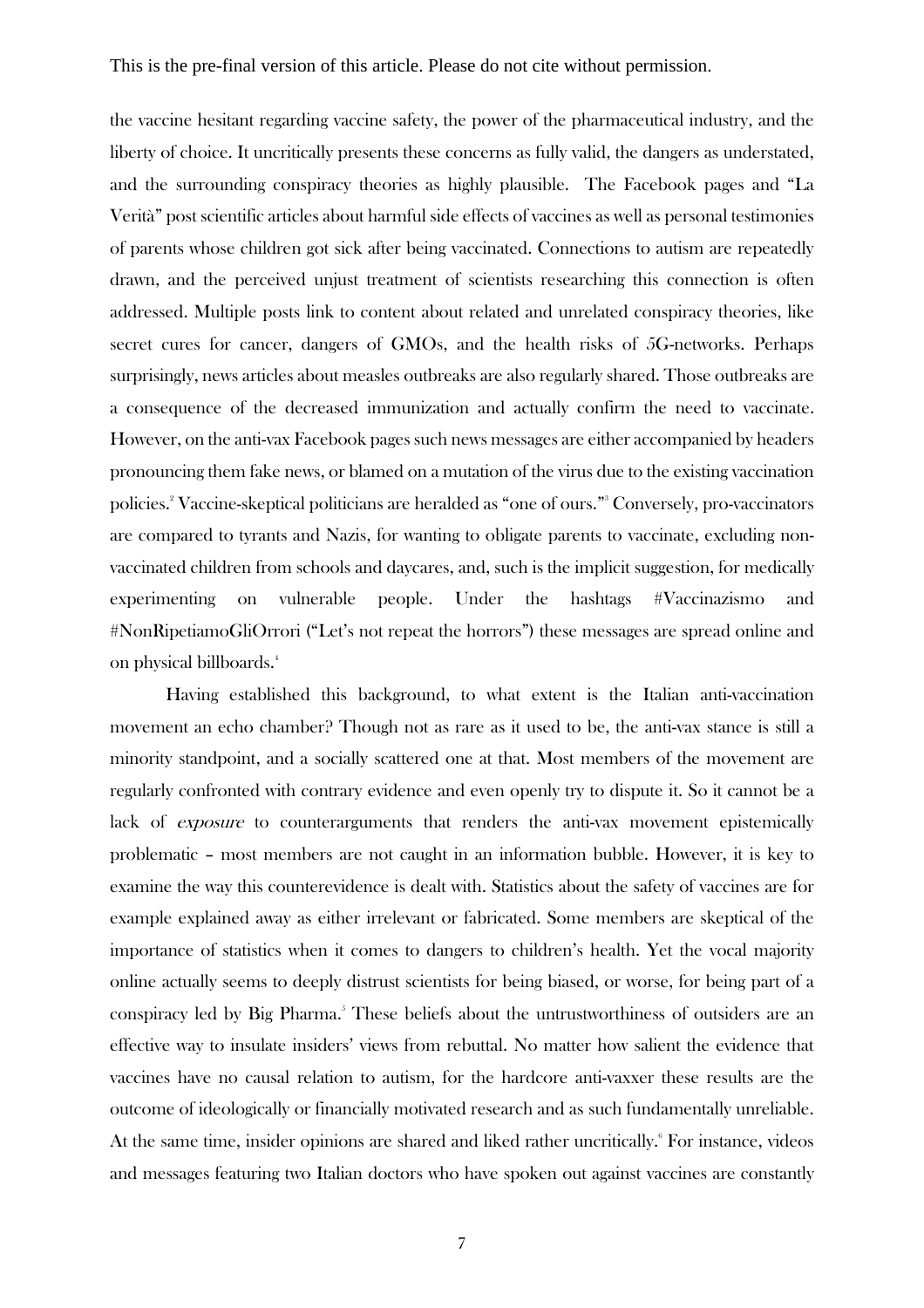referenced across platforms. It appears these are the echo chamber's preferred experts. And it is not just cherry-picked scientific articles and personal testimonies that are gullibly spread. The sheer amount of casual posts about far-reaching conspiracy theories seems to confirm that echo chambers amplify the views of their members, potentially leading to radicalization. The asymmetrical trust relationship between fellow insiders and outsiders suggests the Italian antivaccination movement, while not an epistemic bubble, is a paradigm instance of an echo chamber. At the core of the anti-vax stance are reasons to distrust pro-vaxxers. Opponents are immediately discredited, thus protecting the insider view.

There is one attribute of anti-vaxxers which seems to disqualify them from being regarded as echo chamber members. This is that, at least historically, their ideologies and exact reasons for opposing vaccination were very diverse. Such pluralism is quite atypical for echo chambers. However, it appears that the historical diversity of the anti-vaccination movement does not subsist in the content of the social media sites where they are now most vocal. This may be partly due to the tendency of social media to favor the extreme. But, recalling Nguyen's characterization of echo chambers, it may also be related to conscious manipulations of trust. In the next two sections, I will outline why there is indeed reason to believe that the more unitary character of the current Italian anti-vaccination movement is in large part the consequence of a specific kind of populist political rhetoric.

#### 3. Anti-vaccination in populist politics

For the longest time, anti-vaccination sentiments have occupied a marginal position in public debates. Until the 2010s, Italy had only four mandatory vaccines, which were relatively easy to avoid. Vaccination was not a subject of much serious political attention or debate. As a marginal and scattered movement without political representative, anti-vaccination itself was a mostly apolitical or at least nonpolitical position. Only fringe figures, notably including comedian Beppe Grillo, were openly skeptical about the effectiveness and safety of vaccines. However, during the same years that the immunization rate was dropping and the Lancet article was causing controversy, Grillo was making his debut in the political arena. In 2009, he joined forces with tech entrepreneur Gianroberto Casaleggio to found the Five Star Movement (Movimento 5 Stelle or M5S) in 2009. Before, Grillo had mostly mocked vaccinations and the power of the pharmaceutical industry as part of his stand-up routine. Now, he was writing blog posts entitled "Vaccines can kill" in which he blamed a child's death on economic incentives in the health care system (Grillo 2010). In a different piece he suggested that vaccines "bring a risk associated with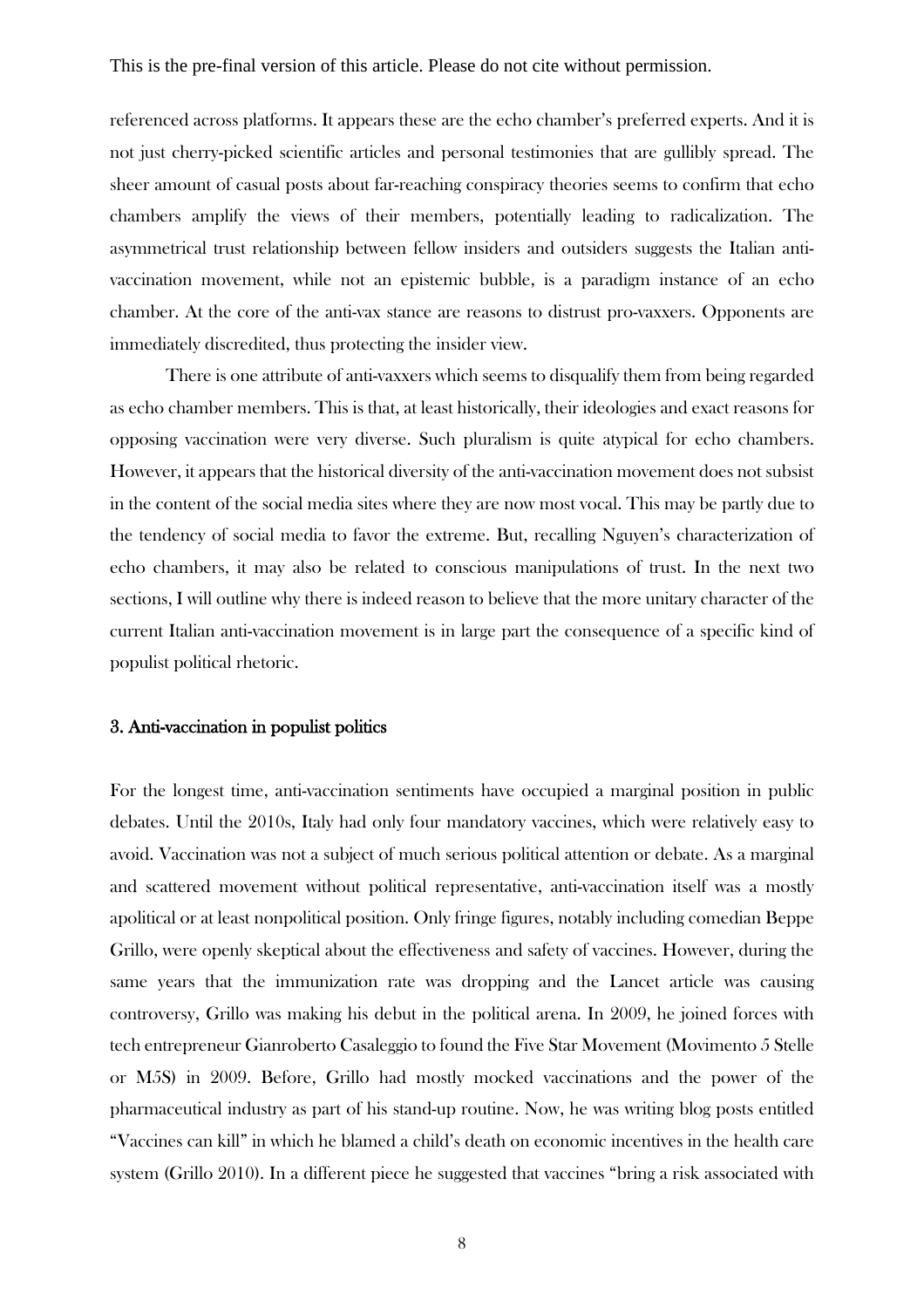side effects that are usually temporary and surmountable … but in very rare cases, can be as severe as getting the same disease you are trying to get immune to" (Giuffrida 2017). In 2013, the M5S first entered parliament with a whopping 25% of votes. Its even more overwhelming electoral success in 2018 finally led to the formation of the first fully populist government of Western Europe.

Populism is a contested term, due in part to its frequent use as *Kampfbegriff*. It has mainly been defined either as a communication style (Jagers and Walgrave 2007), or as a "thin" ideology which attaches itself to a more substantial ideology like socialism or nationalism (Mudde 2004). Following Engesser, Fawzi and Larsson (2017), I believe these two definitions merely represent different elements of populism. Centrally, populism divides society into two homogenous groups, the "corrupt" elite and the "pure" people, and argues that sovereignty of the people should be restored. Populist communication is often aimed at glorifying the people, praising their virtue and emphasizing their unity and uniformity, while detaching them from an elite which it blames and discredits. Populist politicians attempt to demonstrate that they are the people's legitimate representative by showing off their closeness to the common man. Thus, a large part of populist rhetoric is aimed at connecting and dividing, constructing and reconstructing identities using symbolic, emotional and colloquial language (Ernst et al. 2019; Block and Negrine 2017). Finally, because they present the people's will as unitary and themselves as its embodiment, populists preclude the possibility of legitimate opposition. The true solution to political problems is believed to be "manifest and indisputable" (Caramani 2017, 60).

The Five Star Movement is not a classical populist party, but it does exhibit all the key traits listed above. From the start, it identified as anti-establishment, with Grillo himself even explicitly calling the movement "populists, speaking to the belly of the people" (Castigliani 2013). They consistently challenged the political establishment, which they also referred to as a "caste", a "rehabilitation center" and "a can of tuna fish" they would break open (Gerbaudo and Screti 2017; D'Alimonte 2019). The political elite was accused of corruption, hating the people and being disconnected from reality. The perceived gap between elite and the people is illustrated in speeches using imagery of politicians retreating to their fortified palaces while the citizens are protesting in the squares. One of the movement's central messages was "Let's Take Back Sovereignty", which it promised in the form of more direct democracy through an internet platform (D'Alimonte 2019, 119–21). The platform would allow them to bypass mainstream media, whom they dismissed as biased against them, and to remain "anti-political" and "postideological". To avoid associations with traditional party politics and hierarchy, M5S emphasized its being a movement as opposed to a party, transcending the left-right paradigm (Gerbaudo and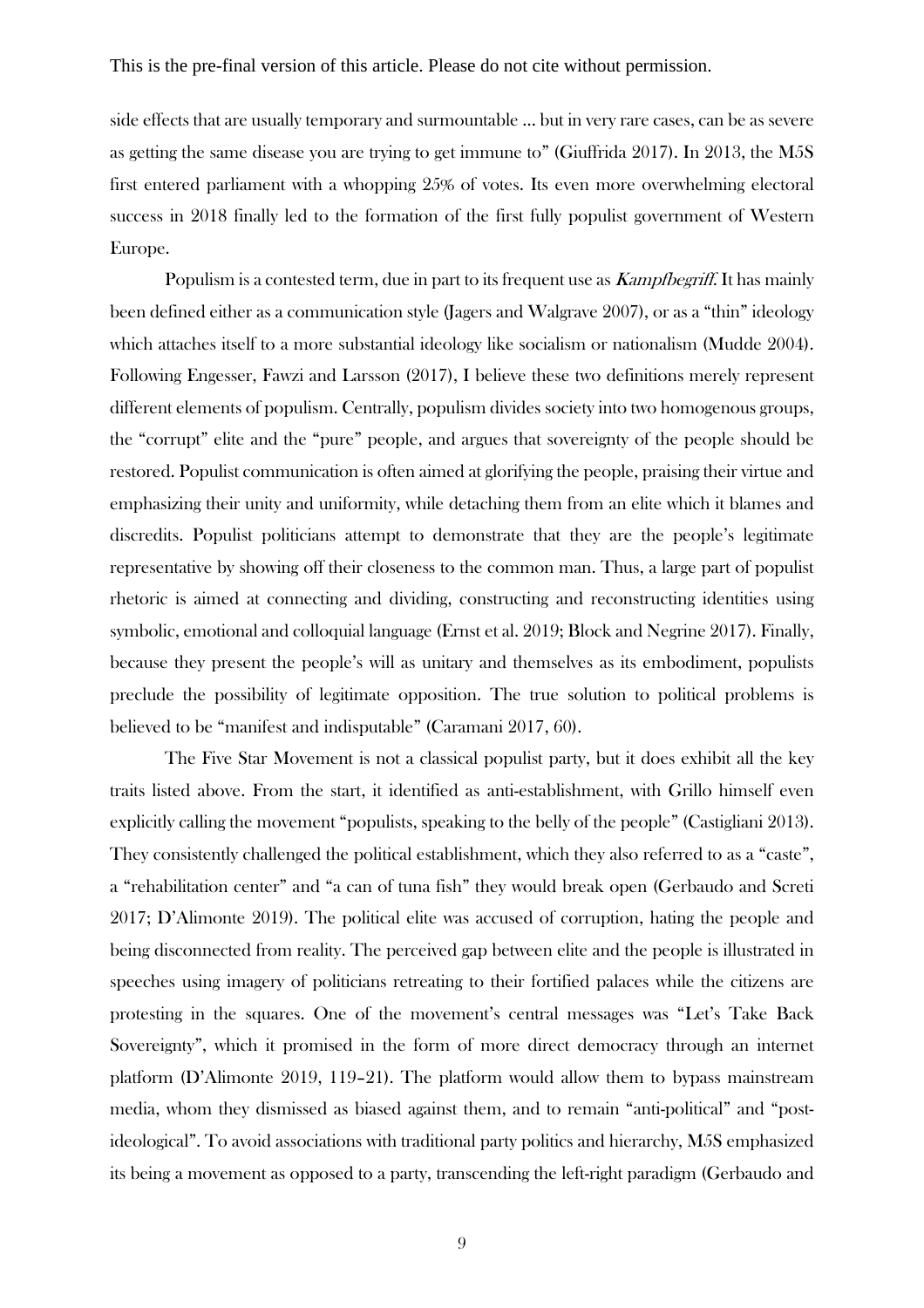Screti 2017). This has not prevented the party from being associated with the right wing and even being considered part of the New Right (Shiratori 2017, 48). Still, the movement is eclectic in its combination of progressive economic and environmental policies with a conservative stance on immigration. The latter, complete with symbolic use of the national flag and xenophobic languages, combined with the refusal to take an explicit ideological stance, was likely meant to unify a fragmented political landscape while strengthening a sense of national identity. In distinctly populistic fashion, M5S managed to mobilize a thus far marginalized group.

That group consisted at least partly of the vaccine hesitant. Anti-vax views were embedded in the M5S's anti-establishment stance from an early stage. In 2015, when M5S was still an opposition party, the movement had proposed a law against vaccinations, citing "the link between vaccinations and specific illnesses such as leukaemia, poisoning, inflammation, immunodepression, inheritable genetic mutations, cancer, autism and allergies" (Giuffrida 2017). Furthermore, the party had not shied away from campaigning on explicit anti-vaccination platforms. Officials downplayed the increasing number of measles cases, arguing they were a part of the illness' natural three-year epidemic cycle (Balmer 2017). Some, like regional M5S official Andrea Liberati, blamed the rise in measles cases on contradictory information sent out by the government, thus synthesizing populist and anti-vax rhetoric (Giuffrida 2017). Then in 2017, in order to try and mitigate the increase in disease outbreaks, the center-left government introduced the controversial Lorenzin decree, introducing six additional mandatory vaccines and sanctioning parents refusing to vaccinate their child. Although the decree was publically endorsed by former prime ministers Berlusconi and Renzi, it met with fierce backlash among vaccine-hesitant Italians. With general elections coming up the next year, M5S politicians heavily criticized the decree and vowed to undo it if elected to office. Andrea Liberati even hinted at some conspirational aspect to the law: "There is obviously [also] a commercial element to this, and need for big pharma companies to make money" (Giuffrida 2017). Their popularity grew exponentially and in 2018 a coalition was formed with fellow populist party Lega.

Founded as a regionalist party in 1991, Lega grew nationalistic and increasingly right-wing during the early 2010s under the leadership of Matteo Salvini. As its character transformed, so did the culprit of its anti-establishment rhetoric, with a shift from "Rome" to "Brussels" as the primary locus of the corrupt elite. Lega's telling 2018 campaign slogan was "Italians first". The supposed outsiders threatening the unity of the people changed from southerners to immigrants. Lega, too, branded the political establishment as the enemy while using anti-immigration rhetoric to reinforce a national identiy. But Lega's populism is more traditional, consistently right-wing and conservative. It promises to restore sovereignty through strong leadership embodying the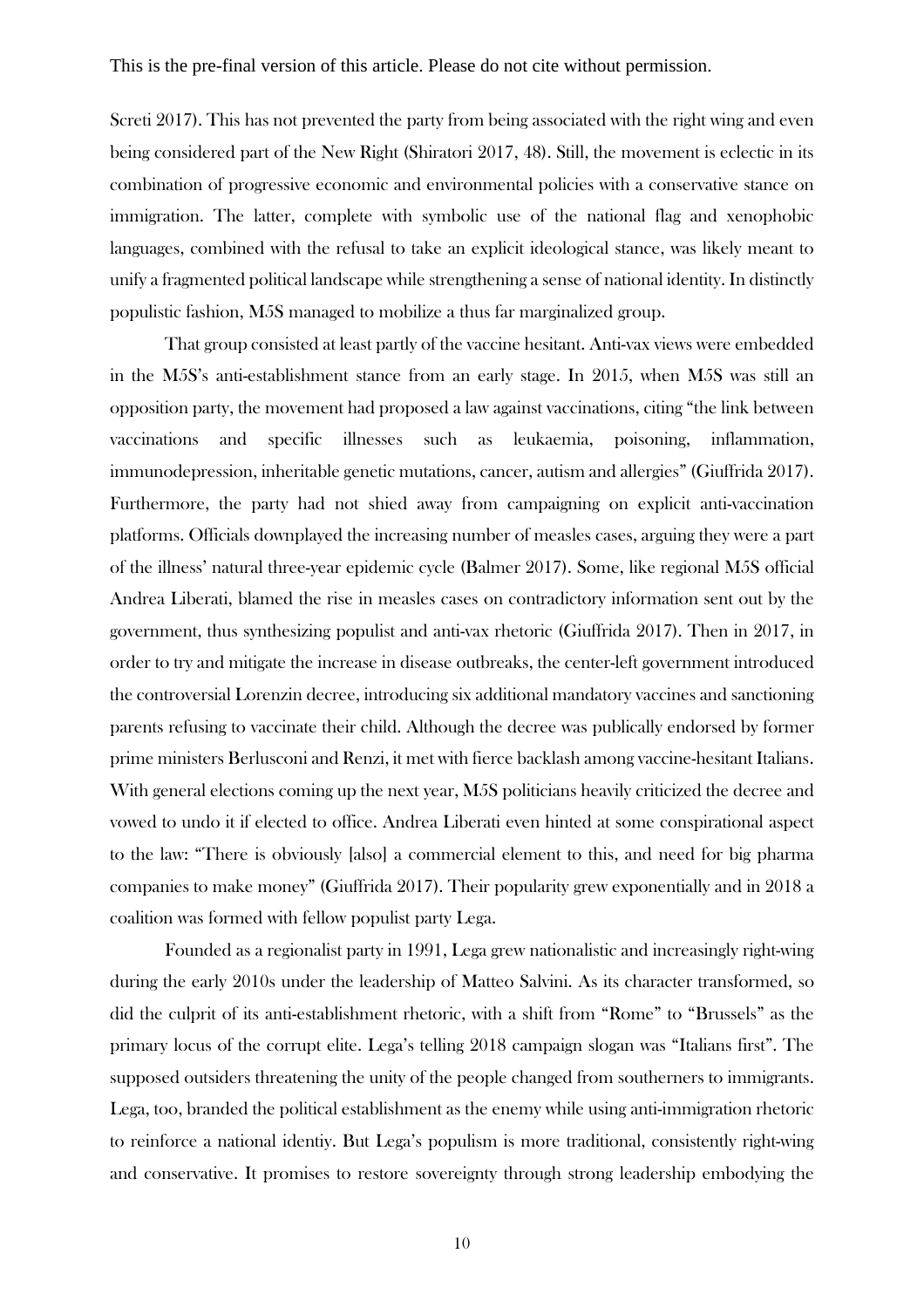popular will (D'Alimonte 2019, 121–24). This focus is reflected in the relative popularity of Salvini's personal Facebook page in comparison to the Lega's official page, not only in terms of followers but also in its use as a means for campaigning and communication. On the page, Salvini presents himself as a man of the people, posting photos of himself eating Nutella and drinking Italian beer, alternated with messages about heated political issues like immigration and vaccination.

Lega's relation to anti-vax appears to be more opportunistic: a useful attention-generating tool during campaign times and a mark of goodwill towards the M5S during their coalition. But with its insistence on freedom from government intervention, liberty of choice, and distrust in the authorities promoting vaccines, Salvini's anti-vax statements were not out of place among Lega's general populist tendencies. In the run-up to the 2018 election, possibly taking a hint from the M5S's success, Salvini started to court the anti-vax vote and would continue to do so while in office. He repeatedly expressed the view that vaccinations should be optional. Another Lega official branded the government behind the Lorenzin decree "Stalinist" and "dictatorial" (Barnes 2019). Throughout, Salvini emphasized that he had vaccinated his own children, and that the issue for Lega was about freedom of choice and liberty of care. This standpoint was condensed in the phrase "Vaccines yes, obligation no." But some of Salvini's statements went far beyond the condemning the obligation to vaccinate. In one April 2017 Facebook post, Salvini wrote: "The first Italian doctor to say no to vaccines was disbarred. What do you think?", actively inviting his followers to speculate. In other message dated July 2017, he challenged the Lorenzin law, asserting parents should be informed rather than forced. He added that "the health of children … comes before the interest of some pharmaceutical company," ending on the somewhat puzzling "P.S. Who vaccinates clandestine immigrants?" Even after Lega entered government, Salvini, then interior minister, called vaccines "useless and in many cases dangerous, if not harmful," hinting at alleged links to autism (ANSA 2018).

Gradually, both parties' stance on vaccination somewhat softened. Their government did initially reverse part of the Lorenzin decree, but this was later overturned. M5S appointed a new leader and Grillo's blog, a former campaigning tool, was separated from the movement. At the time of writing, the first populist government of Western Europe has fallen. The health minister has fully reinstated the Lorenzin decree. Lega is not in government anymore, but has considerably grown in popularity, polling around 34% against M5S's 20%. Though somewhat less popular than before, M5S is still in power. Both parties' use of anti-vax rhetoric seems to have spurred on their success. On the other side of the equation, the anti-vaccination movement grew both in numbers and in intensity.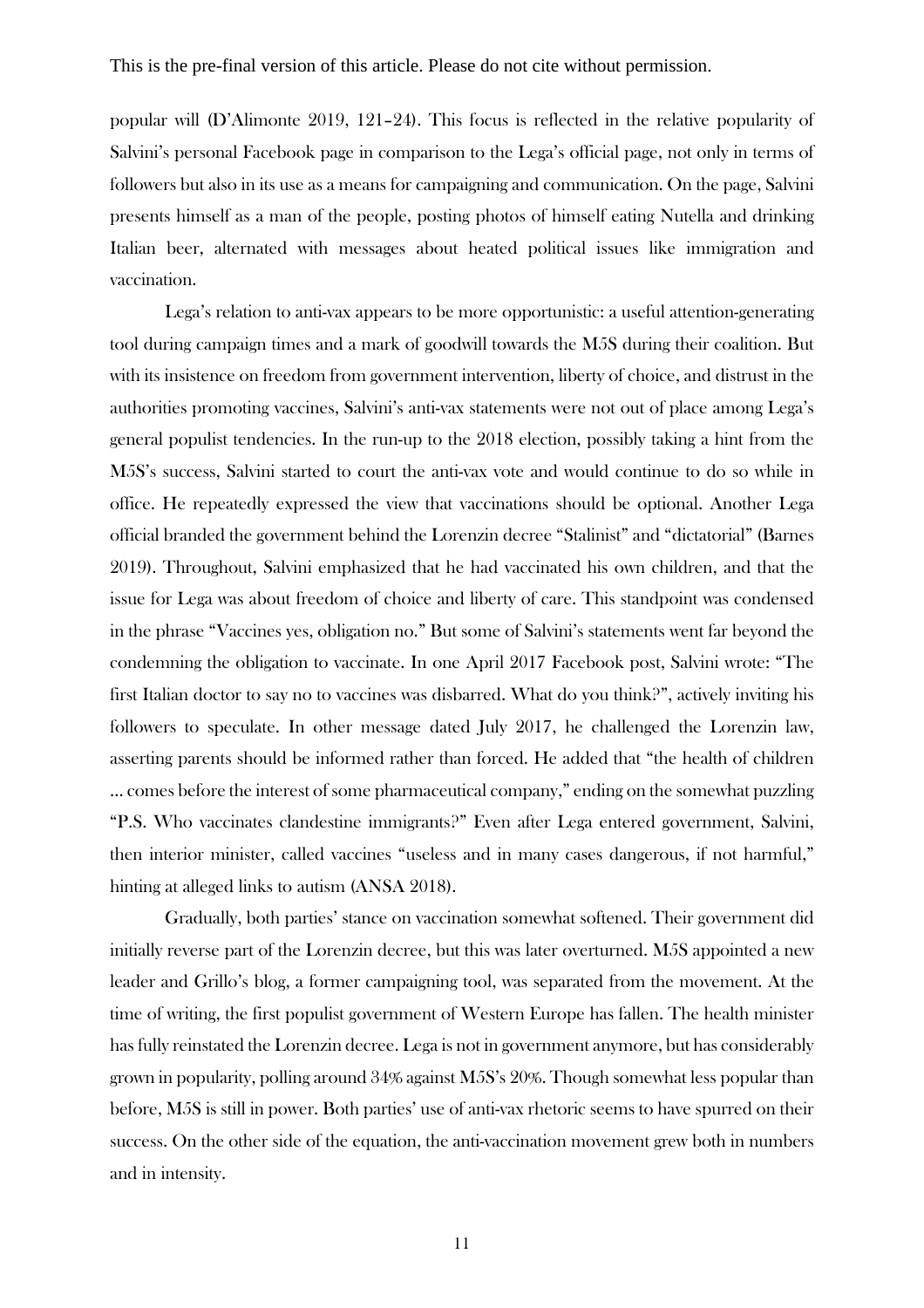#### 4. Populist rhetoric and the reinforcement of the echo chamber

To say that the populists of the Lega and M5S exploited an echo chamber for their own political gain would be too simple. Although this is part of what happened, the dynamics between their rhetoric and the anti-vaccination movement are more complex. To begin with, their repeated questioning of the necessity and safety of vaccines contributed to the rise of an echo chamber where arguably, there was not one before. Until a couple of years ago, the group of Italian citizens who were vaccine-hesitant was pluralistic. Their background beliefs and reasons for doubting the necessity and desirability of vaccines were diverse. But the group was also small, ideologically scattered, socially marginalized, and nonpolitical. M5S and later Lega seized the opportunity to politically mobilize the vaccine-hesitant by speaking directly to their concerns. One obvious effect was that, by addressing these doubts publicly and explicitly, M5S and Lega legitimized anti-vax views. Paying it lip service and rendering it socially acceptable most likely contributed to a further increase in vaccine hesitancy.<sup>7</sup> This suggests that in the Italian case, the correlation between vaccine hesitancy and support for populism (Kennedy 2019), is at least in part a causal relation. Furthermore, the populist' rhetoric did not only boost the anti-vaccination movement, but also played an important role in its establishment as an echo chamber.

Lega and M5S politicians channeled the anti-vaxxers' distrust by incorporating it into their own anti-establishment narrative. Moreover, they did so in a way that privileged the most extreme subspecies of anti-vaxxer: the conspiracy theorist. Foregoing any attempt to reconcile distrust, these parties largely bypassed the silent majority of the only mildly vaccine-skeptical whose hesitancy stems from misinformation or from one of the ideological concerns mentioned above. The rhetoric of Salvini and some Five Star prominents did not seek to actually resolve any of their worries. Instead, they kindled fears around the dangers of vaccines, of which most (like allergic reactions) are consistently overstated and others (like autism) have long been debunked. At best, these politicians were quasi-skeptically stating there is no definitive proof vaccines are safe. At worst, like Beppe Grillo, they claimed the dangers of vaccines trump the dangers of the diseases they were designed to prevent. Merely voicing the worry that vaccines are potentially harmful suffices to fortify the vaccine conspiracy theorist's beliefs. After all, if vaccines are unsafe, then politicians, doctors, and scientists must collaborating against our interests. But Five Star and Lega politicians have at times even explicitly hinted at conspiracies, insinuating it was mainly Big Pharma benefiting from the Lorenzin decree, and inviting speculation about the disbarring of an anti-vax medic. In making such suggestions, politicians show little serious engagement with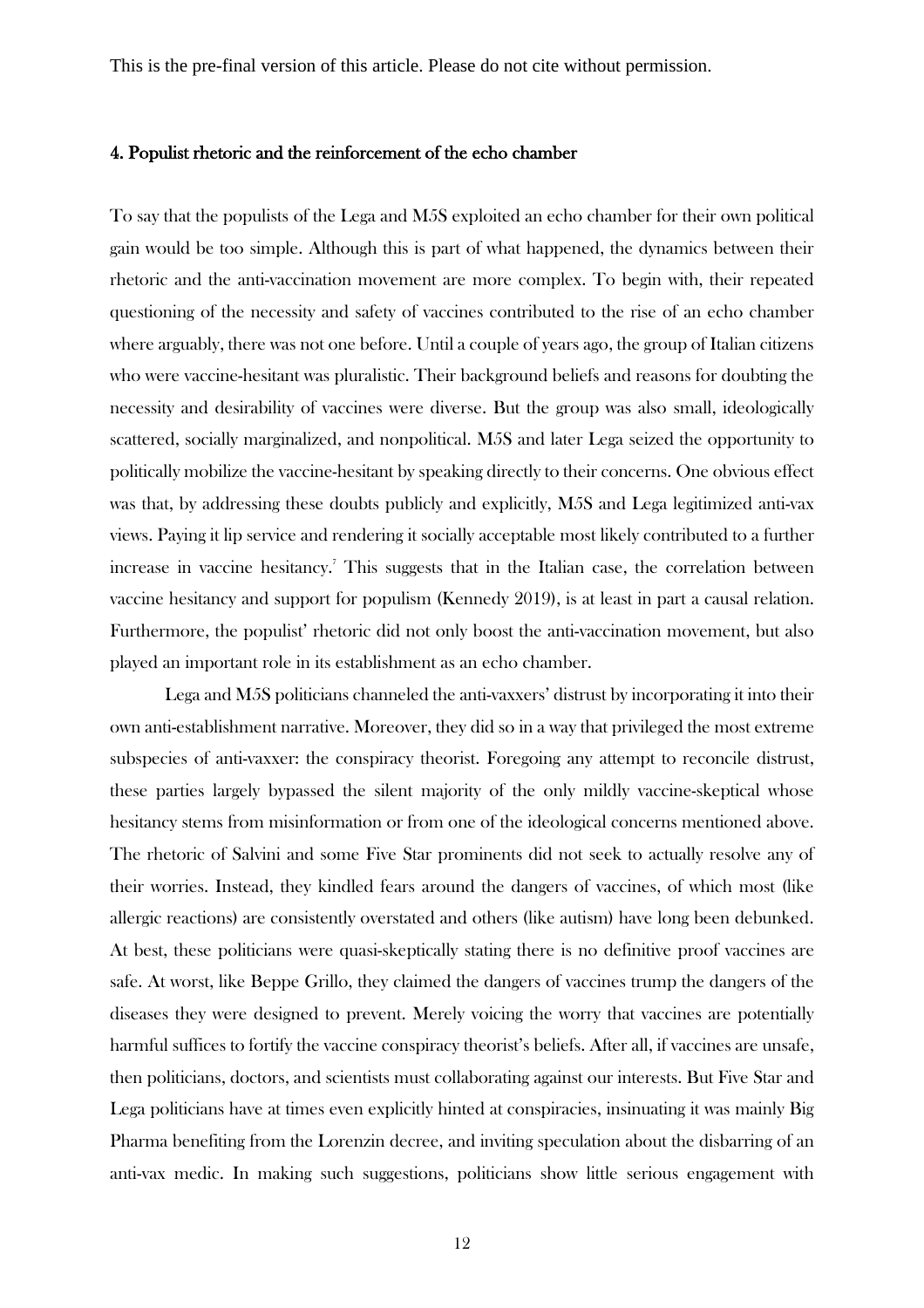background concerns that drive vaccine hesitancy. They only set themselves up as mouthpieces for conspiracy thinking.

Raising doubts about the safety of vaccines and branding the government as tyrants and Stalinists is exactly the kind of trust manipulation that can give rise to an echo chamber. Feeding into the narrative of a possible conspiracy is an effective way to discredit and exclude alternative voices. Because a conspiracy theory provides a coherent set of reasons to distrust outsiders, Nguyen acknowledges they can "function to reinforce the boundaries of echo chambers" (2018, 8). In this case, politicians repeated and legitimized some far-reaching conspiracy theories, unifying the anti-vaxxers through shared reasons for distrust and intensifying the trust disparity. The ubiquity of "us versus them" language on online anti-vaccination platforms, their dismissive response to contrary evidence and their deference to their own experts confirm the movement is an echo chamber. The increase in vaccine hesitancy and the distrust-related reasons for it indicate the echo chamber has grown and become more unified and thus stronger. Other factors may have contributed to the rise of an echo chamber where there was none, or only a very weak one, before. Of course the Wakefield controversy and the subsequent court rulings played a role in spreading fear about vaccines. There is also some support for the idea that enclave deliberation promotes extremism and polarization, and certainly the psychology of platforms like Facebook stimulate outrageous and shocking posts because they get more clicks. Still, by campaigning on these pages, by speaking directly to these people's concerns, and by publicly repeating some of their most alarming theories, populist politicians have almost undoubtedly further reinforced the anti-vax echo chamber. In giving credence to conspiracy theories, they have contributed to increased distrust in everyone who is not vehemently opposed to vaccination. Since that includes not only pro-vaxxers, but also the moderately vaccine hesitant, the latter were driven to choose sides. The trust disparity between insiders and outsiders expanded.

Conversely, the engagement with anti-vax views left its mark on the political image of the populist parties, who were now implicating new groups in their anti-establishment rhetoric. By openly questioning not just government interference but also the safety of vaccines, leaders like Salvini and Grillo lumped in health care providers and experts with the untrustworthy elite. Speculating about the health risks involved in vaccination automatically undermined the epistemic authority of medical professionals and researchers. Such trust corrosion trickles down to other sciences and academic practices in general. The antagonistic attitude toward traditional epistemic authorities which came with the anti-vaccination standpoints radicalized the populism of the Italian New Right and gave it a distinct post-truth flavor.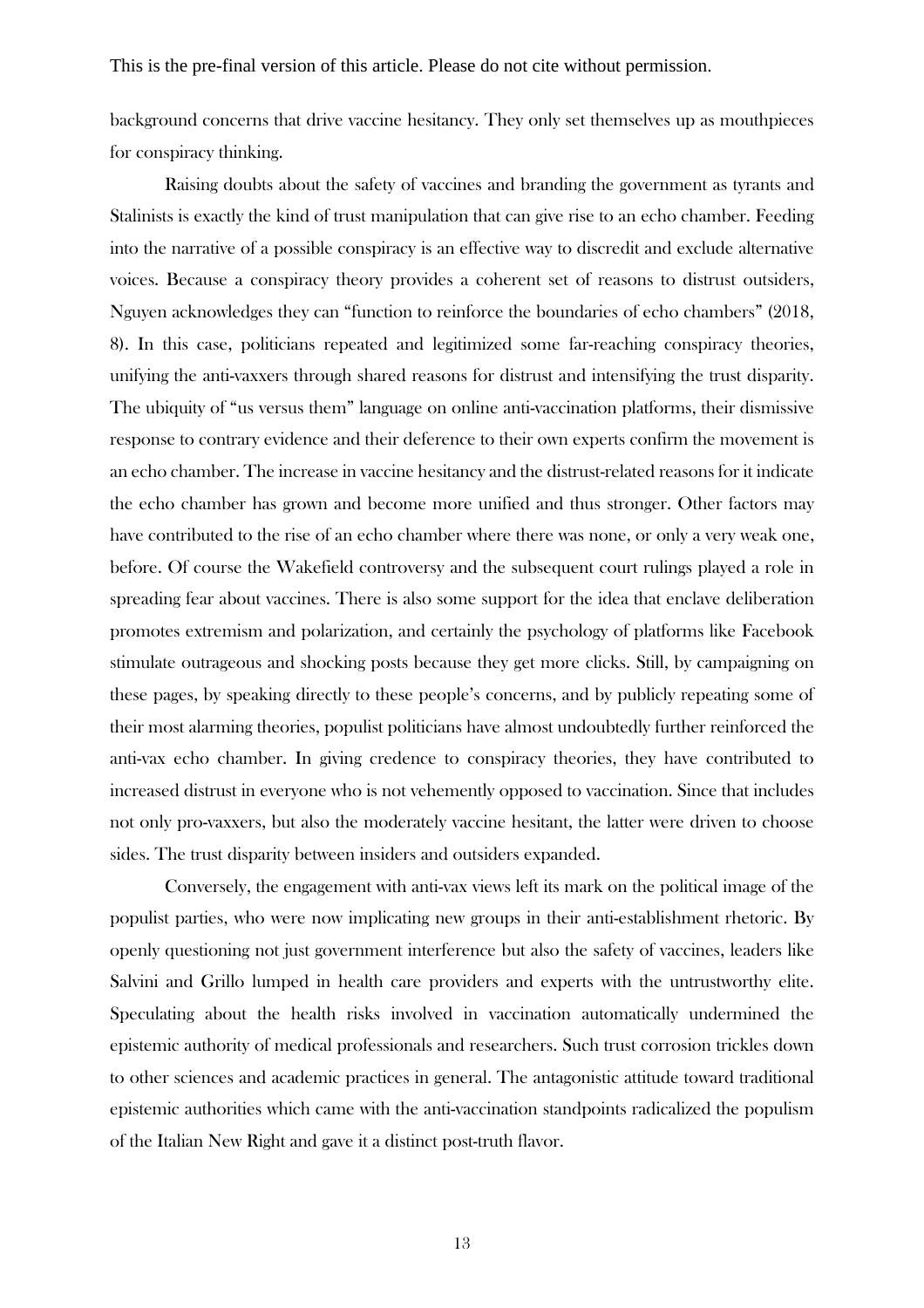At this point one might ask whether any of this could have been avoided. Even if we take it as a given that Salvini and Grillo sought to cash in on the growing group of anti-vaxxers, it seems that things could still have gone another way. Salvini could have prioritized the conscientious objectors and pointed to the freedom of consciousness. This could have appealed to Lega's conservative electorate. The Five Star Movement could have responded to the concerns about the power of pharmaceutical companies and financial elites by calling for legislation limiting their influence. Such a move would fit well with the socialist sympathies of many M5S voters. Even worries about academic integrity and perceived scientific malpractice could have been addressed differently. Increasing transparency, accessibility and diversity in academia could perhaps redeem some of the trust in experts and be a start in bridging the gap between people and epistemic elite. All of these suggestions are possible and more constructive ways to engage with the interests and concerns behind vaccine hesitancy. Instead of further feeding and exacerbating their worries, thus hollowing out knowledge and expertise, these policies actually address them. They give people tools to better monitor and control the supposed elites, thus alleviating power imbalances. However, the fact that they are also ultimately aimed at reconciliation is what makes them problematic for the hardcore populist. Although these strategies are populist in giving expression to worries about corrupt political, economic and epistemic elites, they are populist in a merely instrumental and self-destructive sense. In the end, populism cannot subsist without the division between elite and people. If the opposition is resolved, so is the basis for populism. This brings me to my final point, suggesting a deeper link between populism and echo chambers.

I believe that the reinforcement of an echo chamber by the Italian populists was not so coincidental after all. Beyond there being a shared root cause and a probable causal relationship between populism and anti-vaccination, there is also a fundamental conceptual connection between populism and echo chambers in general. Both populism and echo chambers rely on a dichotomy between insiders and outsiders. There is a strong group identity among the "us", while the "them" are seen at best as incompetent and ignorant, but more often as corrupt and malignant. Insiders are pure and virtuous, while outsiders are to be completely distrusted. Crucially, this means that neither echo chambers nor populism allow for pluralism or compromise. If there is no place for reasonable disagreement, if all dissent is distrusted and all opposition deemed illegitimate, there can be no democratic deliberation. In practice, these shared features make it the case that populism and echo chambers are mutually reinforcing, ever widening the gap between insiders and outsiders, and ever further preventing the possibility of deliberation and reconciliation.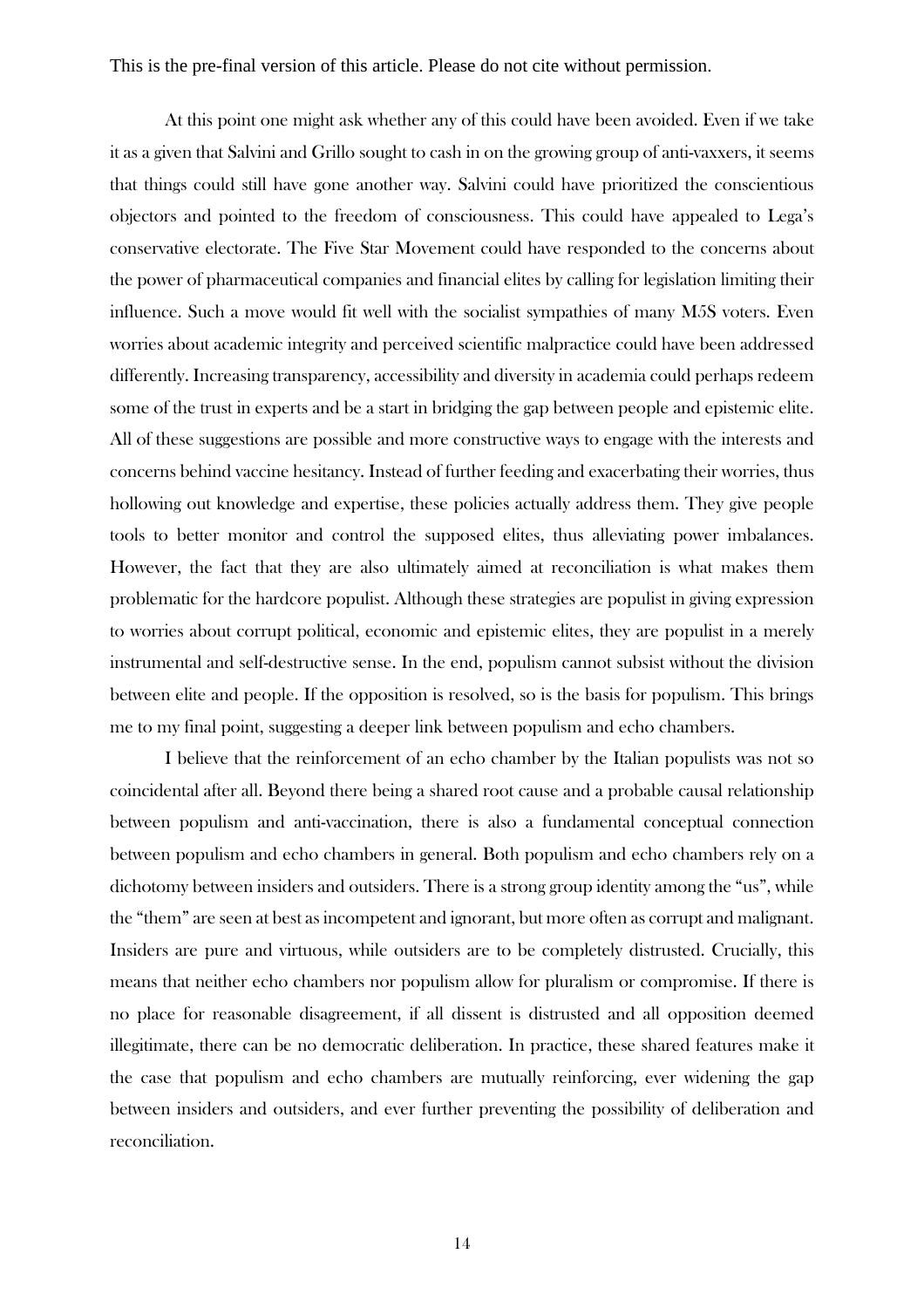This is what is most problematic about Lega's and the M5S's engagement with anti-vax rhetoric. Yes, they gained voters. But, by embedding these views in their own populist narrative, they created or at least strengthened an echo chamber, thus starting a continuing, mutually reinforcing dynamic between the two. Instead of responding to the concerns behind vaccine hesitancy by offering solutions to bridge the gap, they took distrust as their starting point and fostered it. Through undermining political and traditional epistemic authorities they fortified the walls of the echo chamber, ensuring that any dissent on both political and scientific matters would appear illegitimate. Due in part to their rhetoric, the gap between the anti-vax echo chamber and the outside widened, the ideas radicalized, and deep disagreement was allowed to escalate into further polarization. One M5S official tried to justify the movement's anti-expertise rhetoric with the phrase: "Politics comes before science" (Horowitz 2018). To properly reflect the anti-political and anti-pluralist tendencies of populism, honesty would require the addition "... and power comes before politics."

#### **Conclusion**

During the rise of two New Right populist parties, Italy saw a strong surge in vaccine hesitancy. Theorists have suggested that anti-vaccination views and support for populism have a common root in the distrust of elites. Drawing from the literature on echo chambers and populism, I have demonstrated that this story is incomplete. Firstly, there is also good reason to think a causal relation between populism and anti-vax stances exists. Using anti-expertise populist rhetoric, Lega and the Five Star Movement have directly influenced the anti-vaccination movement. It used to be a fringe movement: pluralistic, even scattered, in the social margins and largely nonpolitical. To the extent that it was an echo chamber at all, it was small and weak, with only some trustrelated beliefs shared among a subset of its members. Since the overwhelming political success of the M5S and Lega of the past years, skepticism about the safety of vaccines and the medicalscientific practice guaranteeing that safety has become more socially acceptable. The antivaccination movement has also become more unified and more radical, to the point of now being a full-fledged echo chamber. Contributing factors include court rulings following the Wakefield controversy, the introduction of the unpopular Lorenzin decree, and the amplifying effects of social media. But none of these factors can be considered completely detached from the increased political discussion around vaccination instigated by the populists. In their successful political mobilization of the anti-vax echo chamber, The Five Star Movement and Lega have reinforced it, in turn steering their own parties in a distinctly anti-scientific, post-truth direction.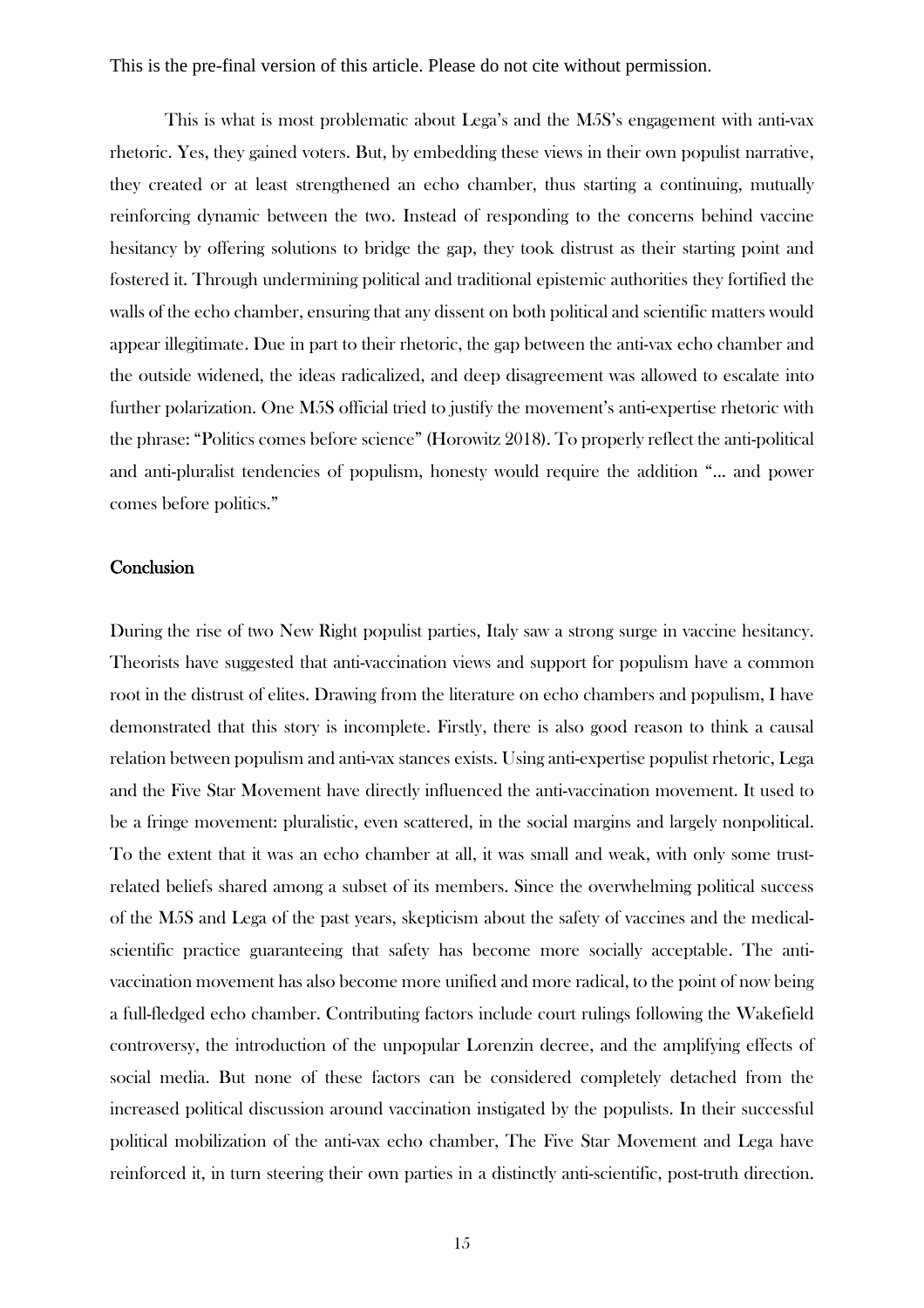As the echo chamber radicalized, so did their populism, expanding from anti-status quo rhetoric to the explicit distrust of epistemic authorities.

Secondly, I have drawn out a more fundamental conceptual connection between populism and echo chambers. Both center on a dichotomous division between virtuous insiders and corrupt outsiders. This division suggests that any disagreement with insiders should be dismissed as either ignorant or malevolent. Because of these shared features, populism and echo chambers can mutually reinforce one another, entrenching people further in their distrust and breaking down the possibility of compromise, reconciliation, and political deliberation.

This study of the Italian anti-vaccination movement illuminates the notion of the echo chamber and the role trust manipulations can play in its formation. It also lends support to the view that echo chambers tend to be epistemically and politically divisive. Its main upshot, however, is that it brings attention to the interplay between populism and echo chambers and its harmful consequences. This process of reinforcement is hard to stop once it has started. But what can be done? To prevent individuals from becoming echo chambers in the first place, we might take Cassam's (2019) advice to keep rebutting conspiracies, educate people to become better persons and thinkers, and to inform them about the harmful dynamics of echo chambers. For those who are already caught in echo chambers, these strategies might backfire and the only solution, proposed by Nguyen, is the rebuilding of personal trust relationships. The close connection between populism and echo chambers established here suggests that for both groups, a political version of Nguyen's solution could prove helpful. Creating societal conditions that prevent political marginalization, feelings of dispossession and alienation would be the ideal solution. In the meantime, politicians and citizens should attempt to find alternative and creative ways to bridge the gap and rebuild trust between the people and epistemic and political authorities.

#### Notes

- 1. The specific webpages referred to in this paper are La Verità Sui Vaccini (http://www.laveritasuivaccini.it/), SìAmo (https://www.facebook.com/SiAmoUnMovimento/), Vaccini Basta (https://www.facebook.com/vaccinibasta/), Autismo e Vaccini (https://www.facebook.com/autismovaccini/) and Libertà di Scelta Vaccinale Italia (https://www.facebook.com/Libert%C3%A0-di-scelta-Vaccinale-Italia-1203413723121751).
- 2. Examples include "Fake News di Stato" (SìAmo April 15, 2019) and "Aggiornamento dell'ultima ora" (SìAmo March 25, 2019).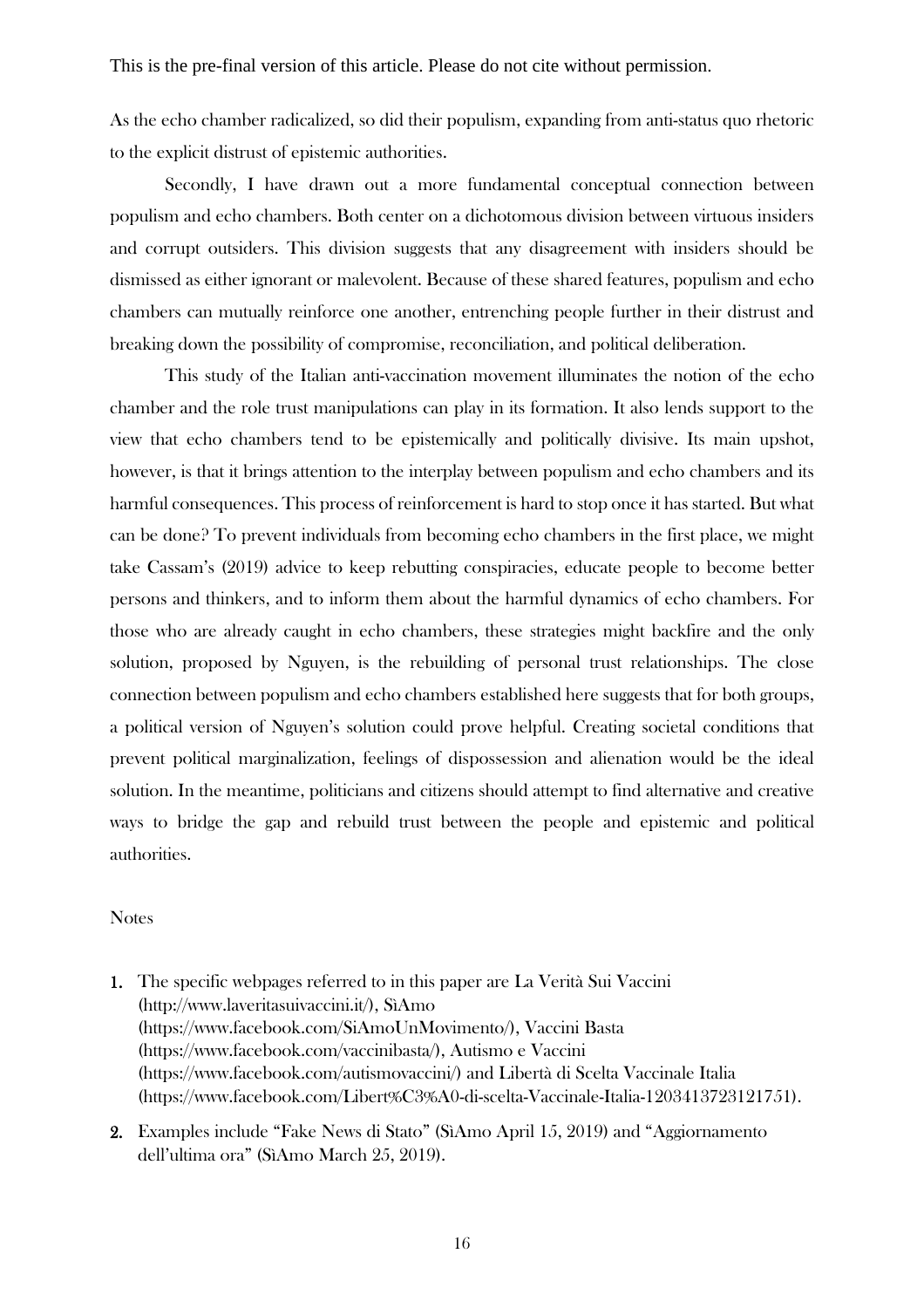- 3. See for instance "Chi davvero lotta per la libertà," (SìAmo April 17, 2019).
- 4. See "La storia si ripete" (Vaccini Basta February 18, 2019).
- 5. For the treatment of statistics, see "Negli ultimi giorni" (Vaccini Basta May 1, 2020) and "Problema di statistica" (Vaccini Basta April 24). For the Big Pharma conspiracy see, e.g. "Oggi comincia" (Autismo e Vaccini April 26, 2015).
- 6. Repeated references are made to these doctors on all pages mentioned in note 1.
- 7. There is no data proving this connection, but vaccine hesitancy has been linked to political factors like influential leaders (Dubé et al. 2014). In the Italian case, the notable drop in immunization between 2010 and 2015 and the resulting measles outbreaks have been blamed on the populists (Giuffrida 2017).

### References

- Alfano, Mark, and Emily Sullivan. forthcoming. "Humility in Networks." In The Routledge Handbook of the Philosophy of Humility, edited by Alessandra Tanesini, Michael Lynch, and Mark Alfano. New York: Routledge.
- ANSA. 2018. "Salvini Says Having 10 Obligatory Vaccines 'Useless.'" ANSA, April 22, 2018. http://www.ansa.it/english/news/2018/06/22/salvini-says-having-10-obligatory-vaccinesuseless-3\_8bcb2b7d-2217-444f-ac30-1914a82a89fe.html.
- Aquino, Francesco, Gabriele Donzelli, Emanuela De Franco, Gaetano Privitera, Pier Luigi Lopalco, and Annalaura Carducci. 2017. "The Web and Public Confidence in MMR Vaccination in Italy." Vaccine 35: 4494–98.
- Balmer, Crispian. 2017. "Italy Warns of Measles Epidemic as Vaccine Debate Rages." Reuters. April 19, 2017. https://www.reuters.com/article/us-italy-measles/italy-warns-of-measlesepidemic-as-vaccine-debate-rages-idUSKBN17L2KI.
- Barnes, Tom. 2019. "Politician Who Opposes Mandatory Chickenpox Vaccinations Contracts Chickenpox." Independent, March 19, 2019. https://www.independent.co.uk/news/world/europe/italy-vaccination-chickenpox-antivax-massimiliano-fedriga-salvini-a8829926.html.
- Block, Elena, and Ralph Negrine. 2017. "The Populist Communication Style: Towards a Critical Framework." International Journal of Communication 11: 178–97.
- Cambridge Dictionary. 2019. "Echo Chamber." https://dictionary.cambridge.org/dictionary/english/echo-chamber.
- Caramani, Daniele. 2017. "Will vs. Reason: The Populist and Technocratic Forms of Political Representation and Their Critique to Party Government." American Political Science Review 111 (1): 54–67.
- Cassam, Quassim. 2019. Conspiracy Theories. Cambridge, UK: Polity Press.
- Castigliani, Martina. 2013. "Grillo, Confessione a Eletti M5S: 'Finzione Politica l'impeachment Di Napolitano.'" Il Fatto Quotidiano, October 30, 2013. https://www.ilfattoquotidiano.it/2013/10/30/grillo-confessione-a-porte-chiuse-napolitanosotto-accusa-e-finzione-politica/760888/.
- Cliffe, Jeremy. 2019. "The Campaign against Vaccination." The Economist, January 19, 2019. https://www.economist.com/europe/2019/01/19/the-campaign-against-vaccination.
- Crenna, Stefano, Antonio Osculati, and Silvia Visonà. 2018. "Vaccination Policy in Italy: An Update." Journal of Public Health Research 7: 128–32.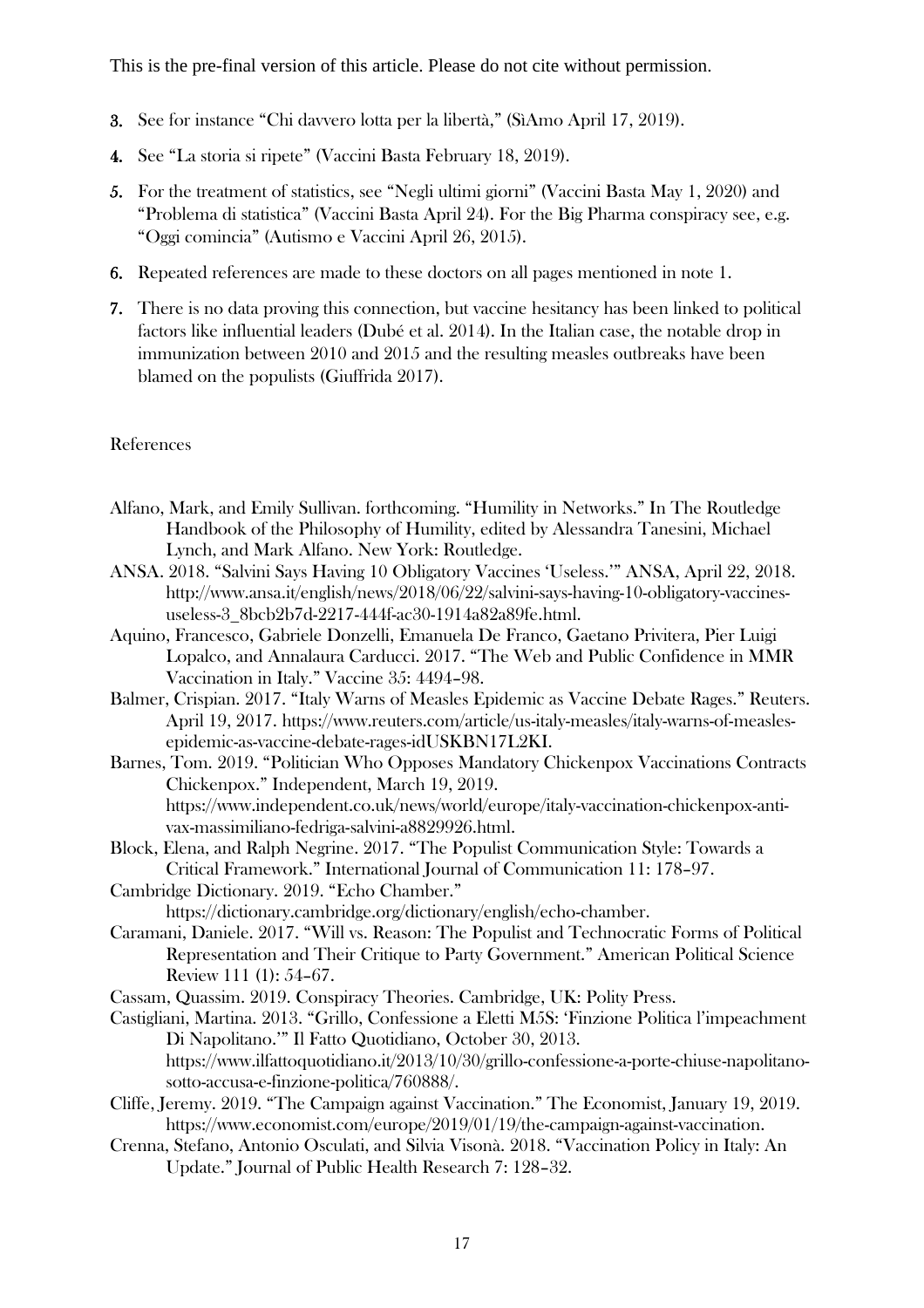- D'Alimonte, Roberto. 2019. "How the Populists Won in Italy." Journal of Democracy 30: 114– 27.
- Dubé, Eve, Dominique Gagnon, Emily Nickels, Stanley Jeram, and Melanie Schuster. 2014. "Mapping Vaccine Hesitancy: Country-Specific Characteristics of a Global Phenomenon." Vaccine 32 (49): 6649–54.
- Dubé, Eve, Caroline Laberge, Maryse Guay, Paul Bramadat, Réal Roy, and Julie A. Bettinger. 2013. "Vaccine Hesitancy: An Overview." Human Vaccines & Immunotherapeutics 9 (8): 1763–73. https://doi.org/10.4161/hv.24657.
- Dubois, Elizabeth, and Grant Blank. 2018. "The Echo Chamber Is Overstated: The Moderating Effect of Political Interest and Diverse Media." Information, Communication & Society 21: 729–45.
- Engesser, Sven, Nayla Fawzi, and Anders Olof Larsson. 2017. "Populist Online Communication: Introduction to the Special Issue." Information, Communication & Society 20 (9): 1279–92.
- Ernst, Nicole, Sina Blassnig, Sven Engesser, Florin Büchel, and Frank Esser. 2019. "Populists Prefer Social Media Over Talk Shows: An Analysis of Populist Messages and Stylistic Elements Across Six Countries." Social Media + Society 5 (1): 1–14.
- Gerbaudo, Paolo, and Francesco Screti. 2017. "Reclaiming Popular Sovereignty: The Vision of the State in the Discourse of Podemos and the Movimento 5 Stelle." Javnost - The Public 24 (4): 320–35.
- Giuffrida, Angela. 2017. "Italy's Five Star Movement Blamed for Surge in Measles Cases." The Guardian, March 23, 2017. https://www.theguardian.com/world/2017/mar/23/italys-fivestar-movement-blamed-for-surge-in-measles-cases.
- Grillo, Beppe. 2010. "Di vaccino si può morire." Il Blog di Beppe Grillo (blog). August 6, 2010. http://www.beppegrillo.it/di-vaccino-si-puo-morire/.
- Grönlund, Kimmo, Kaisa Herne, and Maija Setälä. 2015. "Does Enclave Deliberation Polarize Opinions?" Political Behavior 37 (4): 995–1020.
- Gualano, Maria Rosaria, Fabrizio Bert, Gianluca Voglino, E. Buttinelli, Marcello Mario D'Errico, Chiara De Waure, Pamela Di Giovanni, et al. 2018. "Attitudes towards Compulsory Vaccination in Italy: Results from the NAVIDAD Multicentre Study." Vaccine 36 (23): 3368–74.
- Hofstadter, Richard. 1996. "The Paranoid Style in American Politics." In The Paranoid Style in American Politics, and Other Essays, 3–40. Cambridge, MA: Harvard University Press.
- Horowitz, Jason. 2018. "Italy Loosens Vaccine Law Just as Children Return to School." The New York Times, September 20, 2018. https://www.nytimes.com/2018/09/20/world/europe/italy-vaccines-five-starmovement.html.
- Jagers, Jan, and Stefaan Walgrave. 2007. "Populism as Political Communication Style: An Empirical Study of Political Parties' Discourse in Belgium." European Journal of Political Research 46 (3): 319–45.
- Jamieson, Kathleen Hall, and Joseph N. Capella. 2008. Echo Chamber: Rush Limbaugh and the Conservative Media Establishment. New York: Oxford University Press.
- Kennedy, Jonathan. 2019. "Populist Politics and Vaccine Hesitancy in Western Europe: An Analysis of National-Level Data." European Journal of Public Health 29 (3): 512–16.
- Mancosu, Moreno, Salvatore Vassallo, and Cristiano Vezzoni. 2017. "Believing in Conspiracy Theories: Evidence from an Exploratory Analysis of Italian Survey Data." South European Society and Politics 22 (3): 327–44.
- Mudde, Cas. 2004. "The Populist Zeitgeist." Government and Opposition 39: 542–63.
- Napolitano, Francesco, Alessia D'Alessandro, and Italo Francesco Angelillo. 2018. "Investigating Italian Parents' Vaccine Hesitancy: A Cross-Sectional Survey." Human Vaccines & Immunotherapeutics 14 (7): 1558–65.